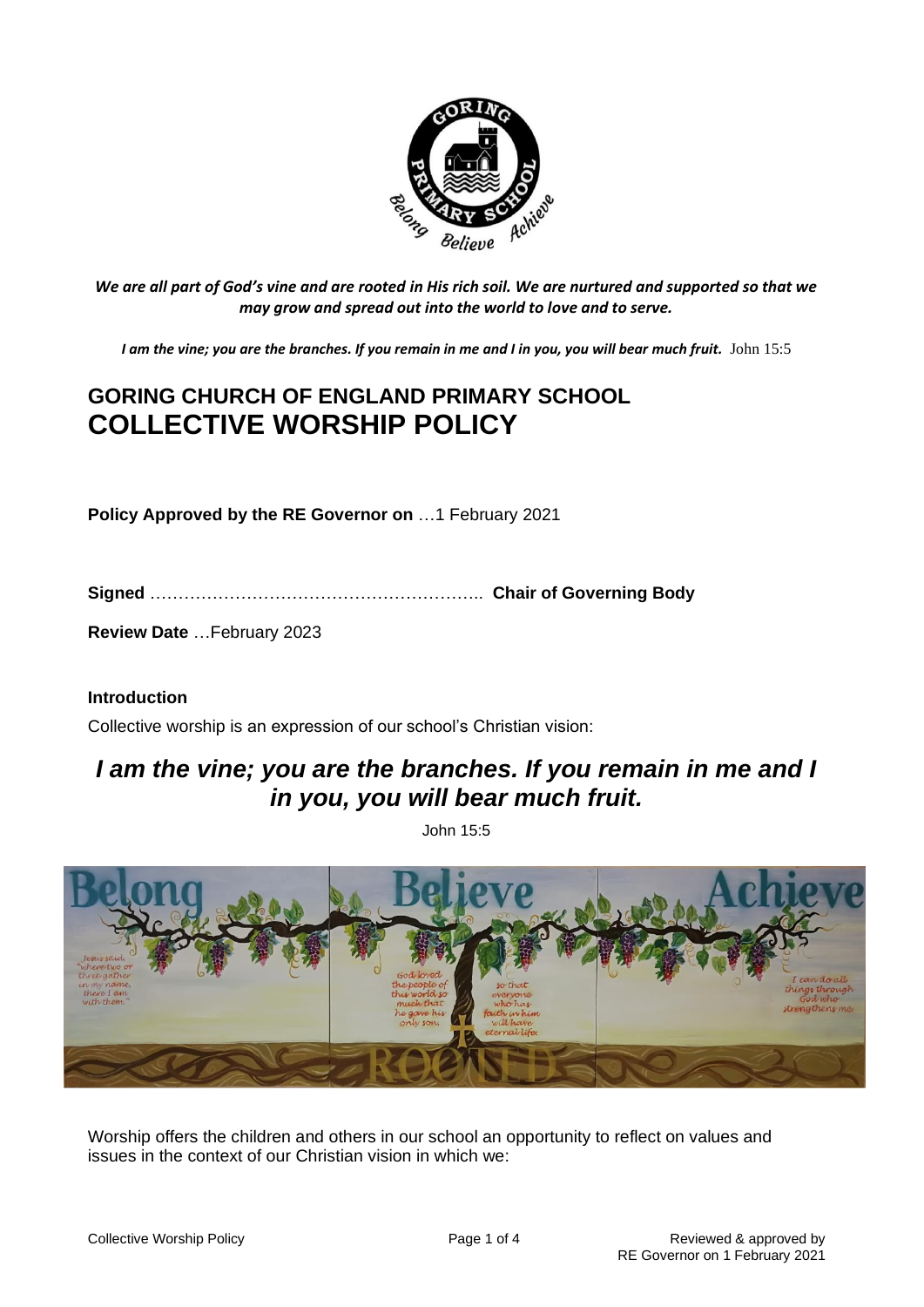| <b>Belong</b>  | Jesus said 'where two or three gather in my name, there am I with them'.<br>Matthew 18.20                                                        |
|----------------|--------------------------------------------------------------------------------------------------------------------------------------------------|
| <b>Believe</b> | God loved the people of this world so much that he gave his only Son, so that<br>everyone who has faith in him will have eternal life. John 3:16 |

*Achieve* I can do all things through God who strengthens me. *Philippians 4:13*

## **Aspirations**

At Goring Church of England Primary School we believe that collective worship should be central to the life of the school having high **status and value**. This means it needs:

- to be coherent with the school's vision statement
- to be well organised and planned
- pupil's to participate and to lead
- staff to attend and to participate
- an environment conducive to worship

We believe that collective worship in schools should be an **educational and inclusive** experience. This means it should:

- take account of the ages, aptitudes and family backgrounds of pupils
- extend the learning opportunities offered to pupils
- reflect what goes on across the curriculum not just RE
- promote the fundamental British values

At Goring Church of England Primary we recognise that there are pupils with widely differing experiences of worship. Some:

- go to Church regularly
- have no such experiences beyond school
- belong to and worship in the context of another faith

Worship at Goring Church of England Primary is collective worship as opposed to corporate worship. The school community is a community engaged in an activity which, no matter how valuable, is a legal obligation. It is not a faith community. These are not people sharing one faith who have chosen to gather together for worship. The organisation and language of collective worship at Goring Church of England Primary School allows for different levels of response. It invites, not coerces.

Collective worship at Goring Church of England Primary School includes material from faiths other than Christianity. We mark the major festivals of other faiths as we believe that learning about them is part of the general religious and cultural education of pupils. It is also a way of developing a growing understanding and valuing of members of other faiths in the school. The inclusion of such experiences does not mean the worship itself becomes Muslim or Hindu worship, for example.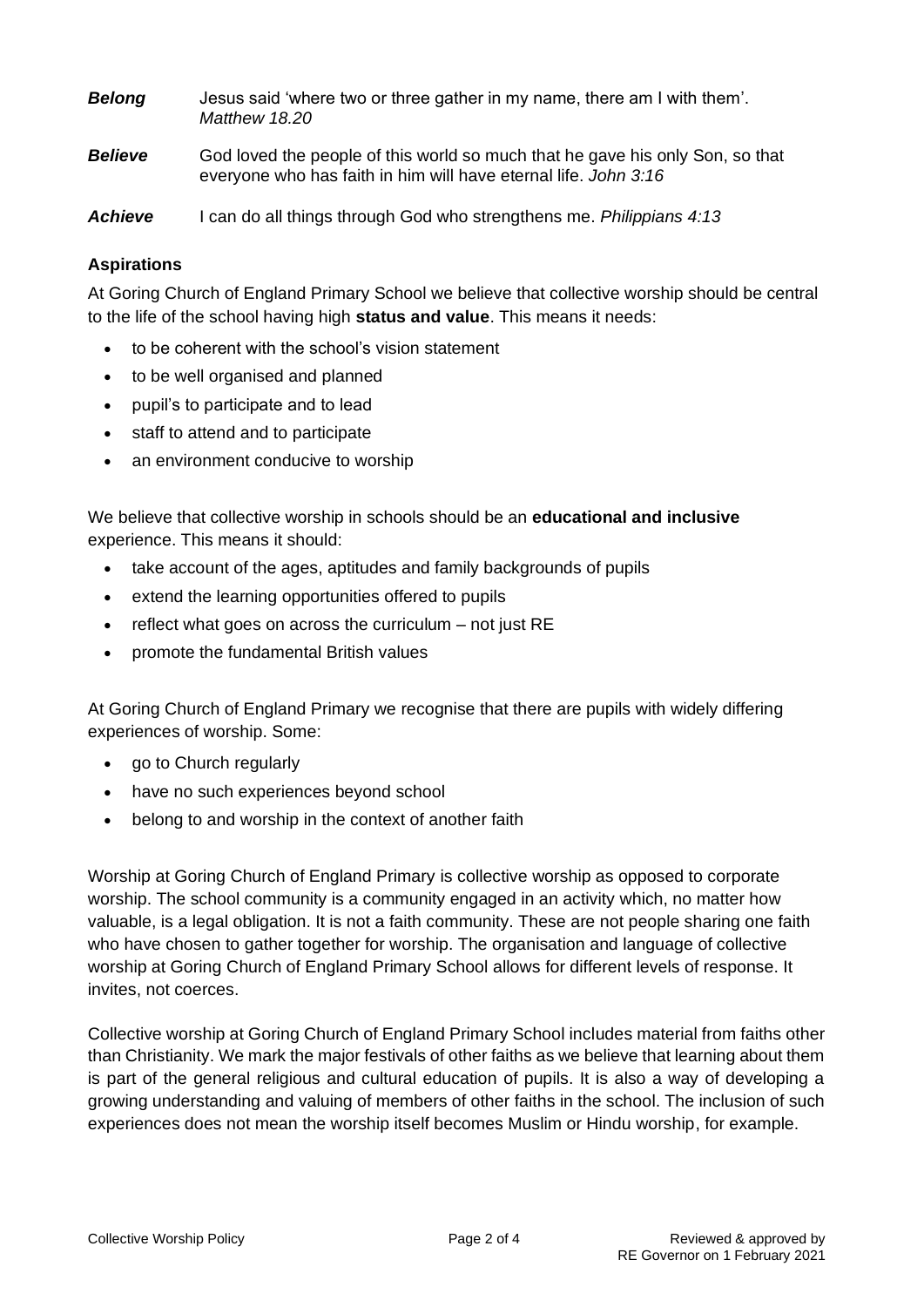At Goring Church of England Primary School, collective worship is seen as a rich opportunity to provide for pupils' **spiritual, moral, social and cultural development**. For this to be successful worship must:

- have a sense of occasion
- invite participation
- be concerned with the worship of God
- provide an opportunity for pupils to explore their inner feelings
- provide opportunities for individuals and the community to share what is of importance to them/it
- celebrate beliefs, values and ideals
- respect the integrity of all individuals, valuing everyone as a child of God
- promote Christian moral values
- promote the moral codes of the school and explore the rationale for them
- promote personal qualities such as thoughtfulness, fairness, respect, honesty, etc
- reflect on models of moral virtue in literature and the lives of contemporary people and those of the past
- foster a sense of community and belonging
- be varied in style and include different forms of expression e.g. art, music, story, dance
- celebrate pupils' talents
- make use of symbols and imagery

## **Anglican Roots**

In all Anglican schools worship should reflect some of the essential features within the rich traditions of Anglican prayer and worship. At Goring Church of England Primary School some of the following elements of the Anglican heritage are drawn upon over a period of time and are used in school worship:

- Using the Bible as a source book for inspiration and learning.
- Reflecting upon Christian symbols and their use in worship (for example, bread, wine, chalice, cross and crucifix are symbols which lead to an understanding of the meaning of Jesus' death and resurrection).
- Observing the cycle of the Anglican year: Advent, Christmas, Lent, Easter and Pentecost. This, with holy days, can provide the framework for a changing pattern of school worship.
- Participating in the regularity and set order of Anglican worship. This recognises the central significance of the Eucharist while acknowledging the variety of other forms of worship, which may be decided locally in order to match, as far as possible, pupils' experience in school and church. There could be special services from time to time, such as welcoming new pupils to school or acknowledging the departure of older pupils.
- Identifying a collection of prayers, hymns and psalms which might create a framework for worship within the school.
- Learning traditional responses and prayers which express the essential beliefs of Christians throughout the ages.
- Providing opportunities to discover the value of meditation and silence within the context of Christian worship.